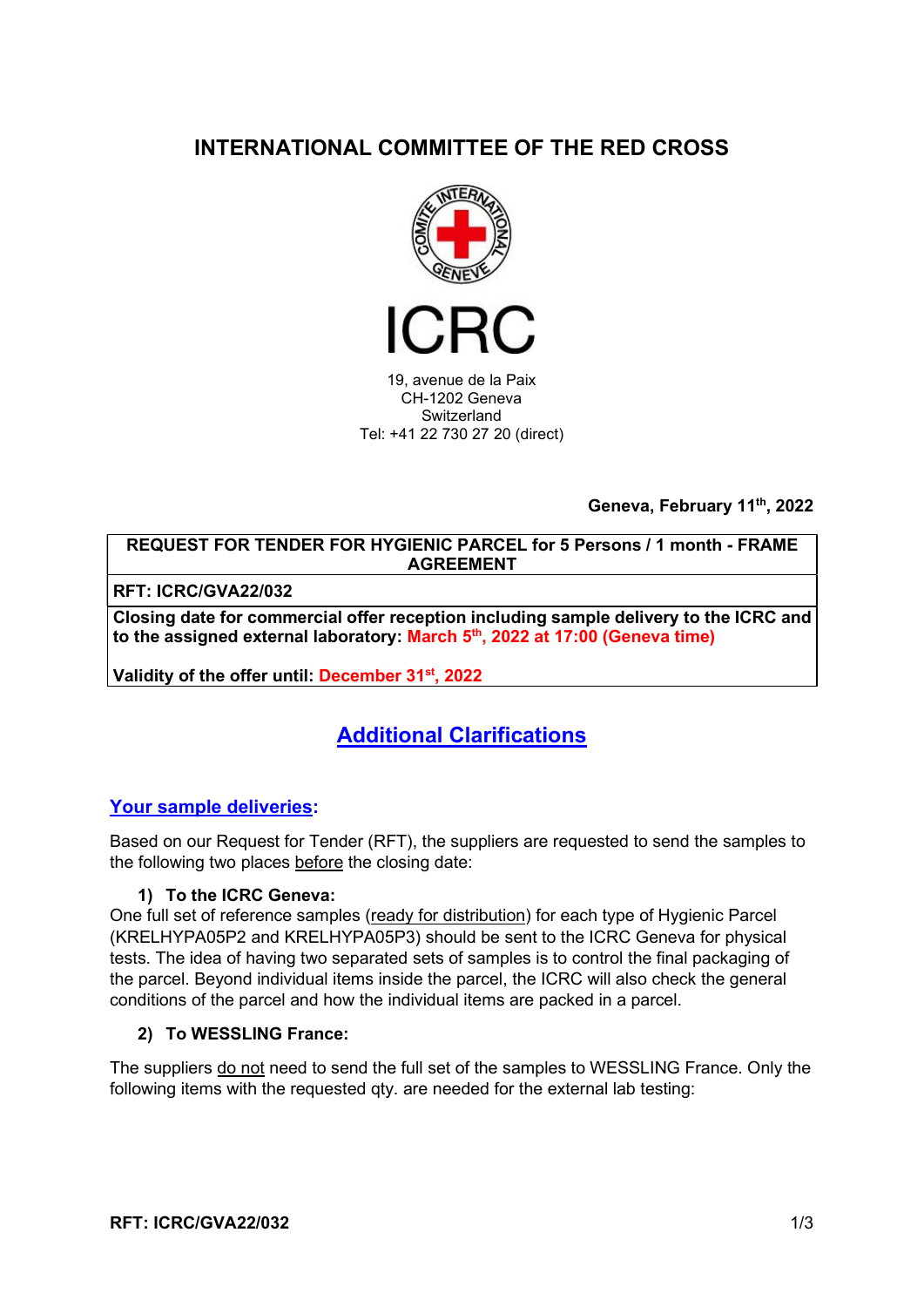| <b>Item Description</b> | Qty.<br>required for<br>lab test |
|-------------------------|----------------------------------|
| Washing powder          | 5                                |
| Sanitary pads           | 5                                |
| Dish washing liquid     | 5                                |
| Hair shampoo            | 5                                |
| Body soap               | 6                                |
| Razors                  | 4                                |
| Shaving cream           | $\overline{7}$                   |
| Toothpaste              | 7                                |
| Toothbrush              | 3                                |
| <b>Hand towel</b>       | 5                                |

Given the critical parameters for the sample quality evaluation are microbiology, chemical composition of the items, and for tender transparency and fairness, all samples must be tested by WESSLING France.

### Your offered items:

The ICRC will not accept the different options for the individual items. The suppliers should make the judgement on their own based on our AQL and send their best products/offers to the ICRC for final selection.

#### Your prices:

The quarterly price revision will be conducted only after the 3-year FA (Frame Agreement) is signed by both parties.

Based on the ICRC rules and procedures, the FA will be awarded to the shortlisted suppliers only after they pass the ICRC QSE (Quality, Social and Environmental) audits and provide the satisfied CAP (corrective action plan) against the audit reports.

Thus, your tender prices must remain valid until the requested date on our RFT to enable the ICRC to place the order to the shortlisted suppliers before awarding the FA.

#### Quarterly price revision – Annex 2:

There is no need to provide the price index and reference website for all raw material of each individual item. The suppliers only need to provide the necessary information for the main raw material that have significant impact on their final sales prices.